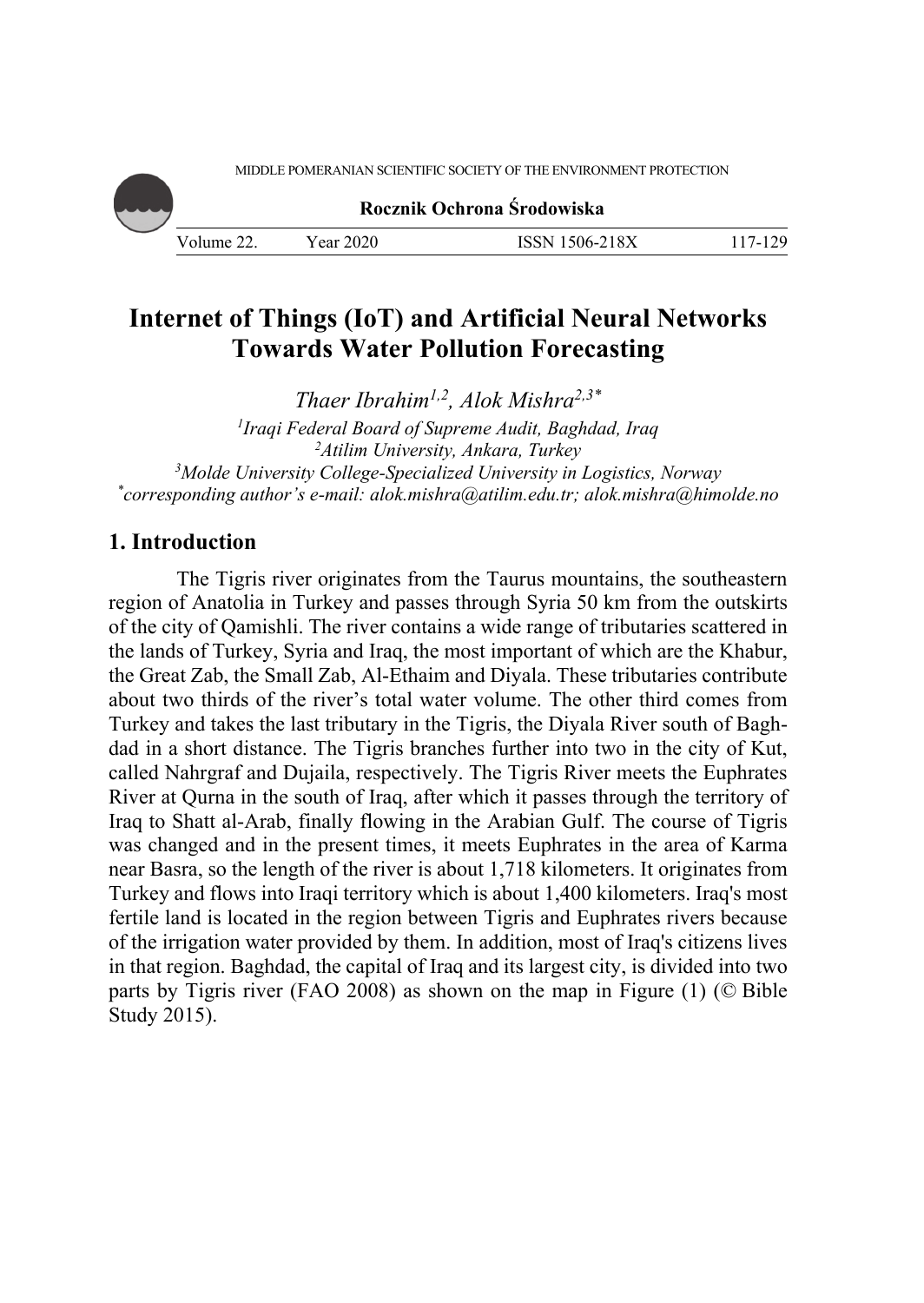

**Fig. 1.** The Tigris River on map

E-government refers to the use of Information and Communication Technology (ICT) in order to build an effective and efficient government to provide good services to citizens, as well as make these services available for citizens anywhere and at any time, on the other side, to make the governmental information accessible by public, finally to provide the citizens by the power to be a partner in all governmental decisions (Sarrayrih et al. 2015).

In order to make the definition of E-Government more clear, the word has been divided into two parts; the letter "E", which refers to the automation of government information and transactions, and government itself as an institution. E-government relies mainly on the services provided by ICT which has made communication between citizens and their government agents easier and faster. As a result, E-government has substantially reduced cases of bribery and administrative corruption in government institutions (Rajput et al. 2013). E-Government has four services channels which deliver the services from the government agency to the consumers. These are Government to Government (G2G), Government to Citizen (G2C), Government to Business (G2B), and Government to Employees (G2E) channels (Moon 2002).

The network of physical objects that contains of wireless sensors is called the Internet of Things (IoT), this network contains also actuators, Radio-Frequency Identification (RFID) tags, software, and connectivity to enable it to interact with people and other connected devices in achieving some common goals (Lopes et al. 2014). There is another definition for the Internet of Things (IOT), which is "IoT or smart object networking" which describes a situation whereby physical objects connected to the Internet are able to communicate with, and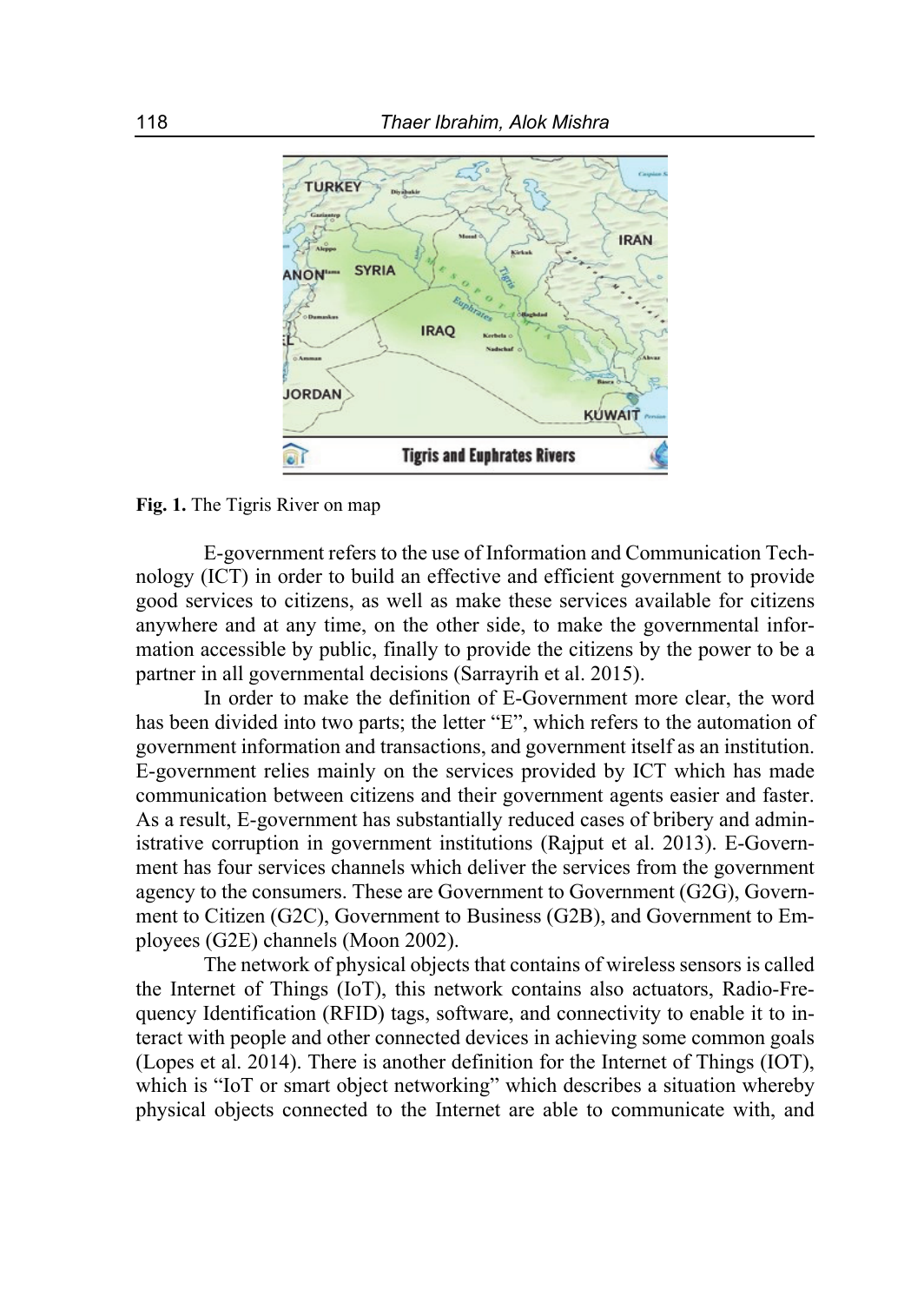identify themselves to, other devices (Thaler 2015). IoT has four types of communication models which are Device-to-Device Communications, Device-to-Cloud Communications, Device-to-Gateway, and Back-End Data-Sharing model (Internet society 2015).

Artificial Neural Network (ANN) is a network that has the ability to perform functions in a similar way to the functioning of the human brain if the problem is defined precisely. because the Artificial Neural Network (ANN) was inspired by the retinal system of the human brain. However, this system is sometimes not as accurate as in the human brain and attempts are still being made to obtain an artificial intelligence system with a similar problem solving capacity as our brains. Despite the variety of functions performed by ANNs, their structure is the same. The network consists of three layers, namely the input layer, hidden layer, and the output layer (Ostad Ali Askari et al. 2017). The type of problem determines the number of neurons in the input layer because this layer is an independent variable whose sole function is to receive the data. The hidden layer is the result of calculations performed within the network. The number of neurons constituting the output layer depends on the number of dependent variables in the network, therefore, the output layer represents the dependent variable (Keskin et al. 2015).

Water bodies, especially rivers and lakes are more susceptible to pollution than other water sources due to their direct contact with various human activities. The agricultural sector is one of the most water-consuming sectors, thus its wastewater volume is by necessity larger. Its pollutants contain not only salts dissolved in the soil, but also chemicals used in fertilizers and pesticides. Wastewater from the industrial sector also leaks into the riverbeds and because of its high toxicity, it causes serious health problems among humans. Water bodies are also affected by emissions from large plants that use fossil fuels as their source of power. These pollutants contribute indirectly to water pollution through their interaction with the rainwater, causing precipitation of acid rain that harms the physical and chemical characteristics of the water bodies, especially the lakes due to their weak water replenishment capacity, and as a result, reduced ability to self-purify (Alrobaiee 2014).

Pollution rates are calculated in the water bodies by calculating the values of the Biochemical Oxygen Demand (BOD) divided by Chemical Oxygen Demand (COD). If the values of the first are higher than those of the second, the water of the stream is polluted and unfit for human use, and often has unpleasant smell, color and taste. Water is free of pollution if the dissolved oxygen values range from 5-10 mg/l, depending on seasons of the year because of the variations in environmental temperatures (Northeast Georgia Regional Development Center 1998).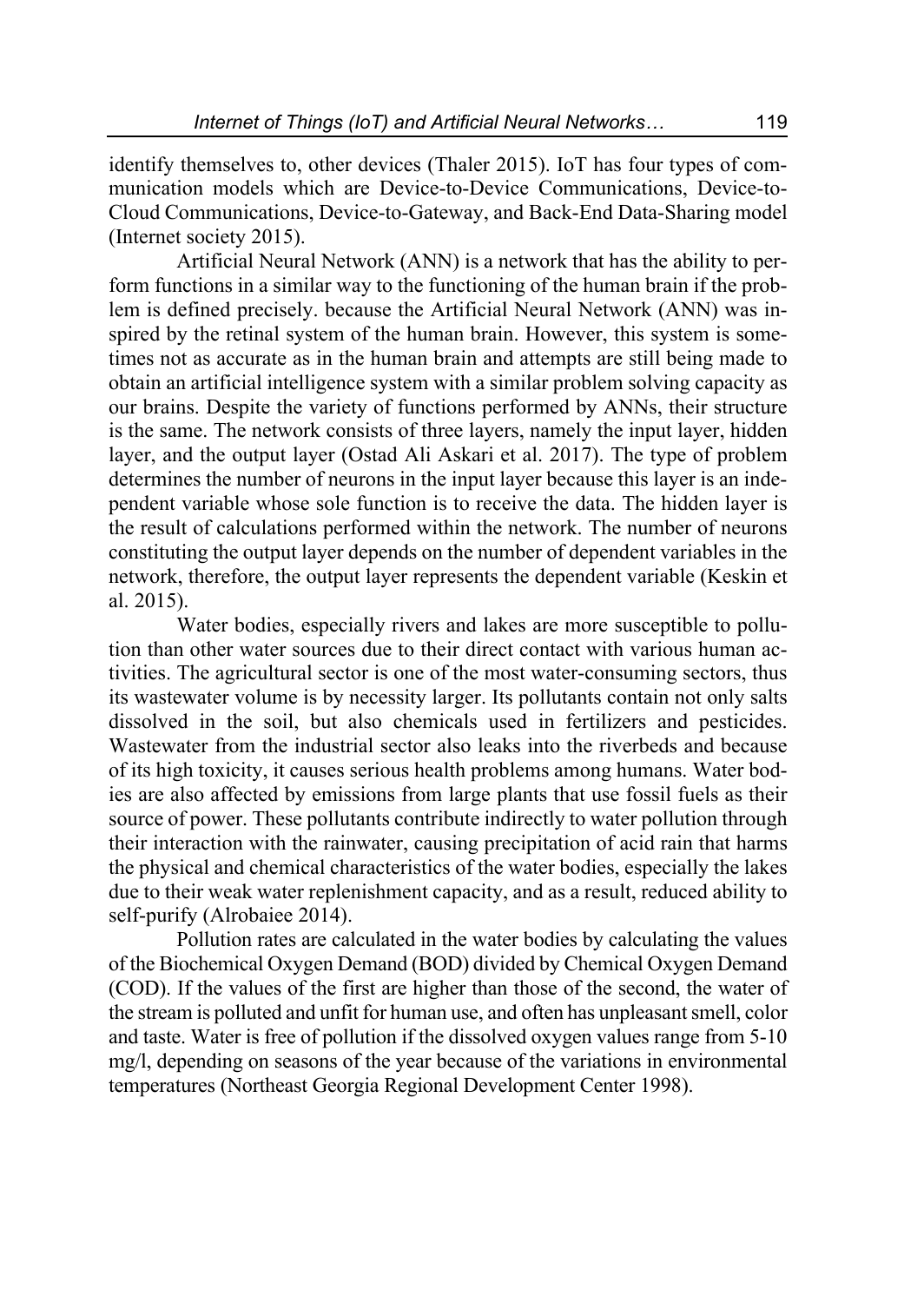The impacts of natural disasters such as earthquakes, floods and volcanoes, and their effects such as air, water and soil pollution are considered lifethreatening hazards on the Earth's surface. It is therefore essential to look for highly-sophisticated, practical and rapid methods to fill the many gaps in our lack of understanding on the changing nature of these disasters. These advanced methods can provide feasible ideal solutions for the scientific and practical analysis of the causes and transformations of these disasters before, during and after their occurrence, in order to understand their impact, dimensions and find better control and contain their effects. The best solutions for monitoring and mitigating disasters include the creation of an effective early warning system covering the geographical area of the disaster by providing the necessary information at the maximum speed, facilitating communications and movement processes, and providing accurate, real time monitoring of the changing circumstances in order to be up to date with all changes so as to contain its impact as best as possible (Saleh 2013).

#### **2. Literature review**

As we mentioned previously, the main objective of E-Government is to deliver high-quality services from the government to consumers (Nordfors et al. 2016). In the first generation of E-Government project, the consumers had to ask for the type of service they wanted and had to visit each E-Government agency website to get the service as well. Only after that, the government agency would provide them with the necessary services (Ibrahim 2014). Later, the service provision style has changed to what is called as the E-Government One-Stop-Shop, where the consumer can finish all the operations by using one government portal with a unique user name and password (Mustofa 2013). This type of service provision is called Reactive Services where the consumer has to ask for the service in order to get it. The next service provision style become known as the E-Government Zero-Stop-Shop. In this style, the government agency provides the service without any request on the consumer side by simply analyzing the consumer's profile as well as their social media information and predict the type of service needed, and then deliver the service at necessary time (Ayachi et al. 2015). One of the most important services provides by the governments to their citizens is security, whose aim is to preserve the life and property of citizens from damage whether it is due to human or the surrounding environment (Anthopoulos & Reddick 2016).

The risk of pollution is one of the most dangerous phenomena to the citizens' lives and property, therefore reason the government has to monitor this risk and try to find ways to protect its subjects by early detection and interference to control and minimize the damage caused by it (Mahmoud 2001). For effective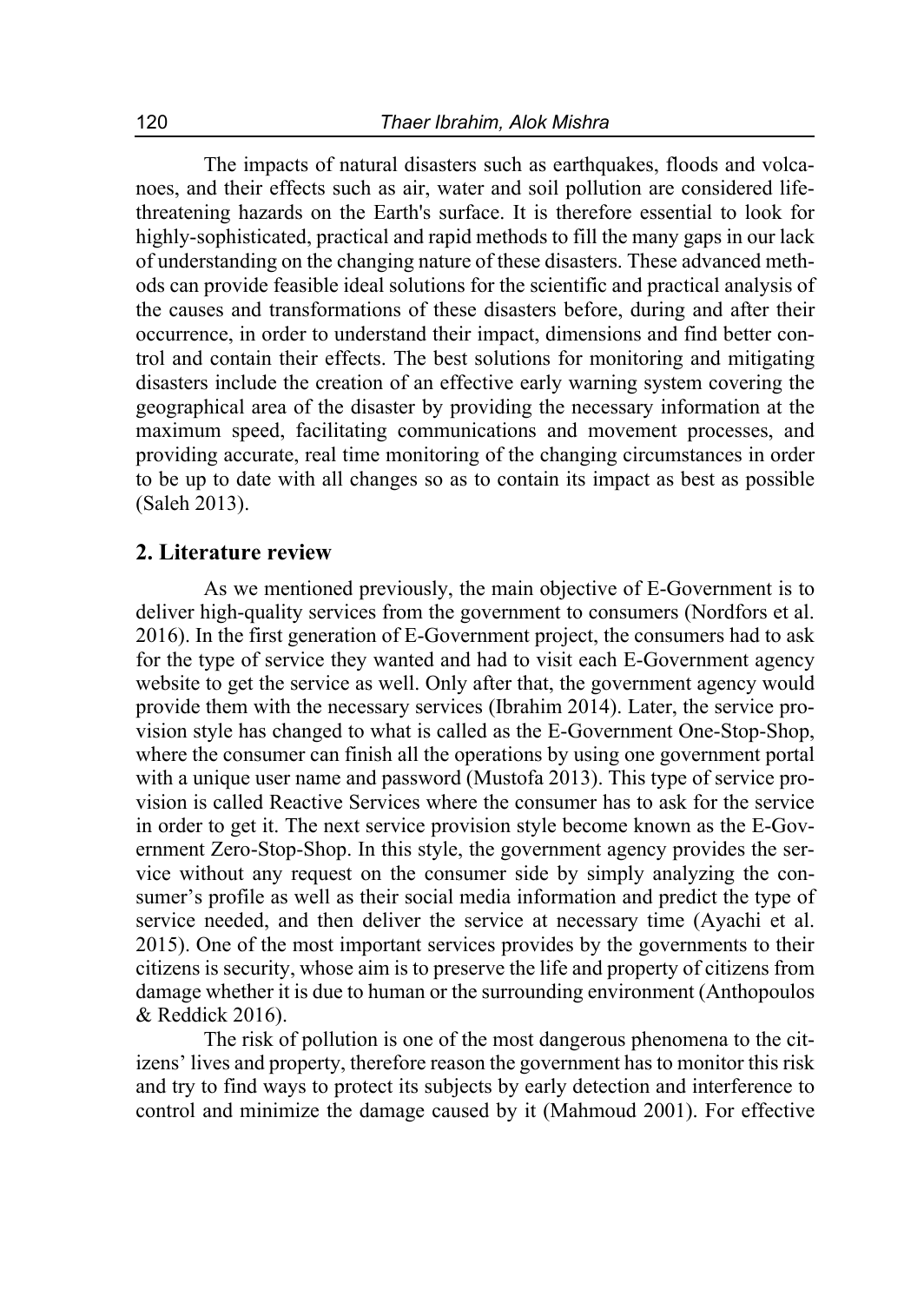monitoring of aquatic environment, the remote sensing system can be used very effectively. This system is mainly composed of a Wireless Sensor Network (WSN), Cloud Computing, and Big Data in addition to many types of communication methods for data transfer (Maojing 2016). The cooperation of these technologies will produce reliable and useful data, which can helps the decision makers to take the right decision at the right time to keep citizens safe. The use of ICT in water environment monitoring has contributed significantly to reducing the risk of pollution and flooding (Wang & Tingtng 2015). In addition, it can be considered as one of the services provided by the E-Government to the citizen since government use ICT technology to provide security service to citizens. There are many types of water pollution parameters, however, those that have the most significant impact on the aquatic environment are seven (Al-Rubaiee 2014), and each one of them has its own acceptable ranges and influence in pollution.

#### **2.1. Temperature**

Air temperature, in addition to some other atmospheric elements such as sunlight, runoff speed, geographical location, the presence of groundwater, the proportion of rainfall and the proportion of the presence of aquatic plants and algae in the aquatic environment, directly effects the temperature of the aquatic environment. The ideal temperature for the aquatic environment is between 9- 12℃. As the water temperature exceeds 12℃ degrees drops below 9℃, the life of plants and aquatic animals gets shorter (Kale 2016).

#### **2.2. PH**

PH defined as the amount of acidity in water where some of the water molecules (H<sub>2</sub>O) separated by the formation of positive hydrogen (H<sup>+</sup>) and negative hydroxide (OH-) ions. Some other compounds may interact with these two ions, leading to an imbalance in the number of hydrogen and hydroxide ions in the solution. When the concentration of hydrogen ions is less, the dissolved hydroxide ions are left unpaired and then the water becomes basic. In contrast, when the concentration of hydroxide ions is less, hydrogen ions are left unpaired and the water becomes acidic. The acidity of the solution measured by counting the concentration of hydrogen ions and converting it into logarithmic scale of base 10 (Signs 2010).

#### **2.3. Turbidity**

Turbidity is the measurement of the visibility of water and it is calculated by measuring the amount of sediment and the degree of its impact on water. Rainfall leads to a significant increase in turbidity due to high amount of sediment in river water. High turbidity causes high water temperature low oxygen in addition to blocking sunlight from aquatic plants, which leads to reducing the ability of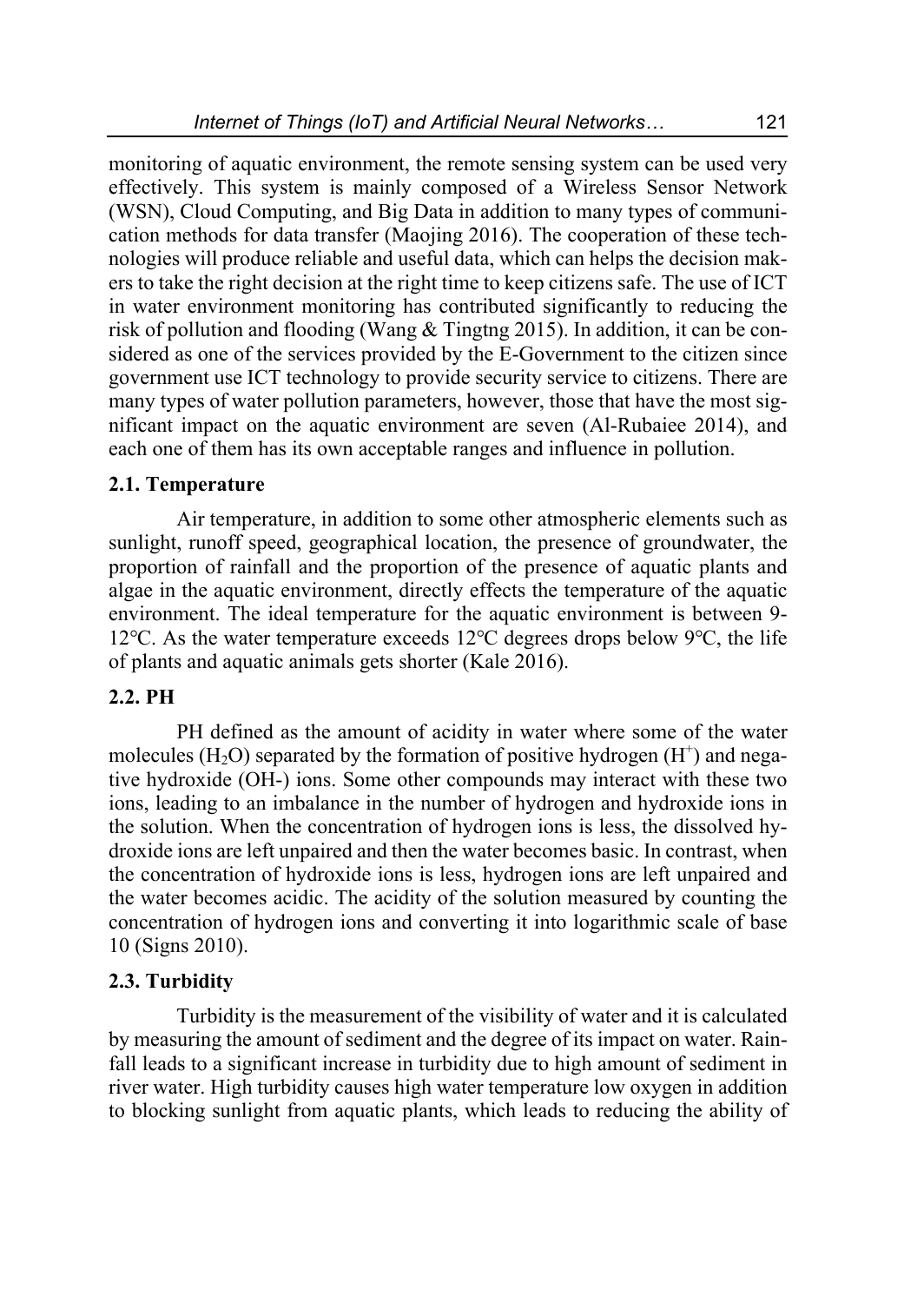these plants to complete photosynthesis. In addition, increasing turbidity will harm the fishes and their eggs. The minimum boundary of turbidity is between 3 NTU, and the maximum boundary is 30 NTU (Mc Caffrey 2010).

# **2.4. Conductivity**

Conductivity is defined as the ability of water or other liquids to transmit electrical current. It is a measure of the concentration of electrolytes in water. Conductivity does not mean identifying certain types of ions in water and increased water ability to conduct electricity conductivity is an indicator of the increased amount of pollutants in water (Ramos et al. 2005).

# **2.5. Dissolved oxygen**

Oxygen is one of the two components of water molecule, but it is also found in the dissolved form as gas  $(O_2)$ . Fishes and plants living underwater require dissolved oxygen for their breathing process. There are two sources of supplying the aquatic environment with oxygen; that of the surrounding aquatic environment, and the oxygen produced by photosynthesis of aquatic plants. The higher the percentage of dissolved oxygen in water, the healthier the aquatic environment (Enderlein et al. 1990).

# **2.6. Total Dissolved Solids (TDS)**

Solids dissolved in water are any substances other than water itself found in the aquatic environment that cannot seen by the naked eye. These include salts, minerals and water pollutants. Pure water is the water in which the concentration of solids is low. It is well-established that a small percentage of solids dissolved in water is beneficial for animals and plants living in the aquatic environment. However, the presence of large quantities of solids dissolved in water leads to damage to plants and animals living in the aquatic environment. Therefore, monitoring the proportion of solids dissolved in water on a continuous basis is very important. The maximum boundary of acceptable solid concentration is 1000 mg/l (WHO 1996).

# **2.7. Chlorophyll**

Chlorophyll is the proportion of algae that grows in the aquatic environment. It is considered as one of the components of the fresh water system, but the presence of large amounts of algae leads to problems in the aquatic environment because they consume large amounts of dissolved oxygen in water. In addition, some types of algae produce toxic substances that affect the health of water inhabitants when they are in large quantities (Lailia et al. 2015).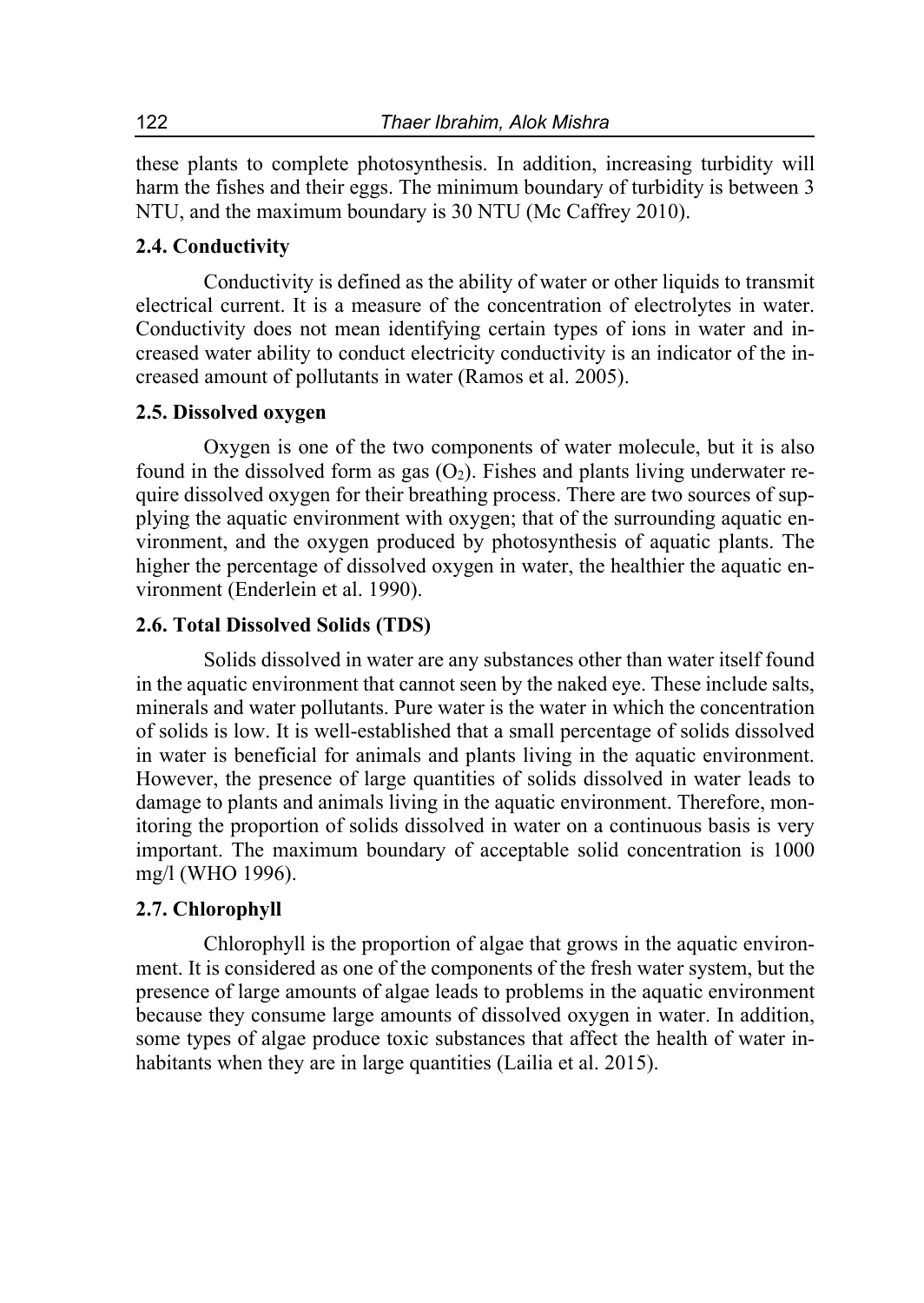# **3. Methodology**

# **3.1. Data collection**

In order to collect the historical data related to water pollution in Tigris river, Iraqi Environment and the Water Resources ministries were visited to conduct interviews with the employees who are experts in river water pollution and collect information related to water pollution of the river. In the Environment Ministry, there is a program called Remote Sensing Project (RSP) for detecting water pollution in Tigris River by using electronic sensors. The system consists of sensors which are installed directly on the waterway of the Tigris River and distributed on various locations along the route. These sensors can sense seven parameters to determine water quality, namely PH, Turbidity, Conductivity, Dissolved Oxygen, Total Dissolved Solids, Chlorophyll, and Water Temperature. In addition, these sensors can conduct a quality test every 15 minutes and send all the collected data to a central database using Global System for Mobile communications (GSM).

The data are then stored in a database in the form of Microsoft Excel sheets for later analysis. Unfortunately, this project was stopped after two years because of misuse. The sensors collected 85000 records for each of the seven parameters mentioned above during that period. After the remote sensing project was stopped, the Environment Ministry returned back to the traditional way of collecting samples once in 15 days. The manager of the project was contacted and the data from for the period of two years were collected, making a total number of 85000 reads for each of the seven parameters mentioned before.

# **3.2. Data normalization**

The huge number of data points as well as the different measurement units of each one of pollution parameters makes the use of this data very difficult. Therefore, we tried to normalize the data in a different way. First of all, MS Excel was used to mark each one of parameter as Polluted or Not polluted depending on the pollution ranges for each one of parameters, as shown on the tables above. After that, a final result parameter was created and marked as "1" for polluted if there was at least one parameter outside the normal ranges, or "0" if all pollution parameters were within the accepted pollution boundaries. This classification was used to prepare the data for statistical analysis in Statistical Package for the Social Sciences (SPSS) software, version (18.0).

#### **3.3. Pollution parameters correlation**

In order to measure the effect of each of the pollution parameters on other parameter, correlation analysis between them was performed using the parametric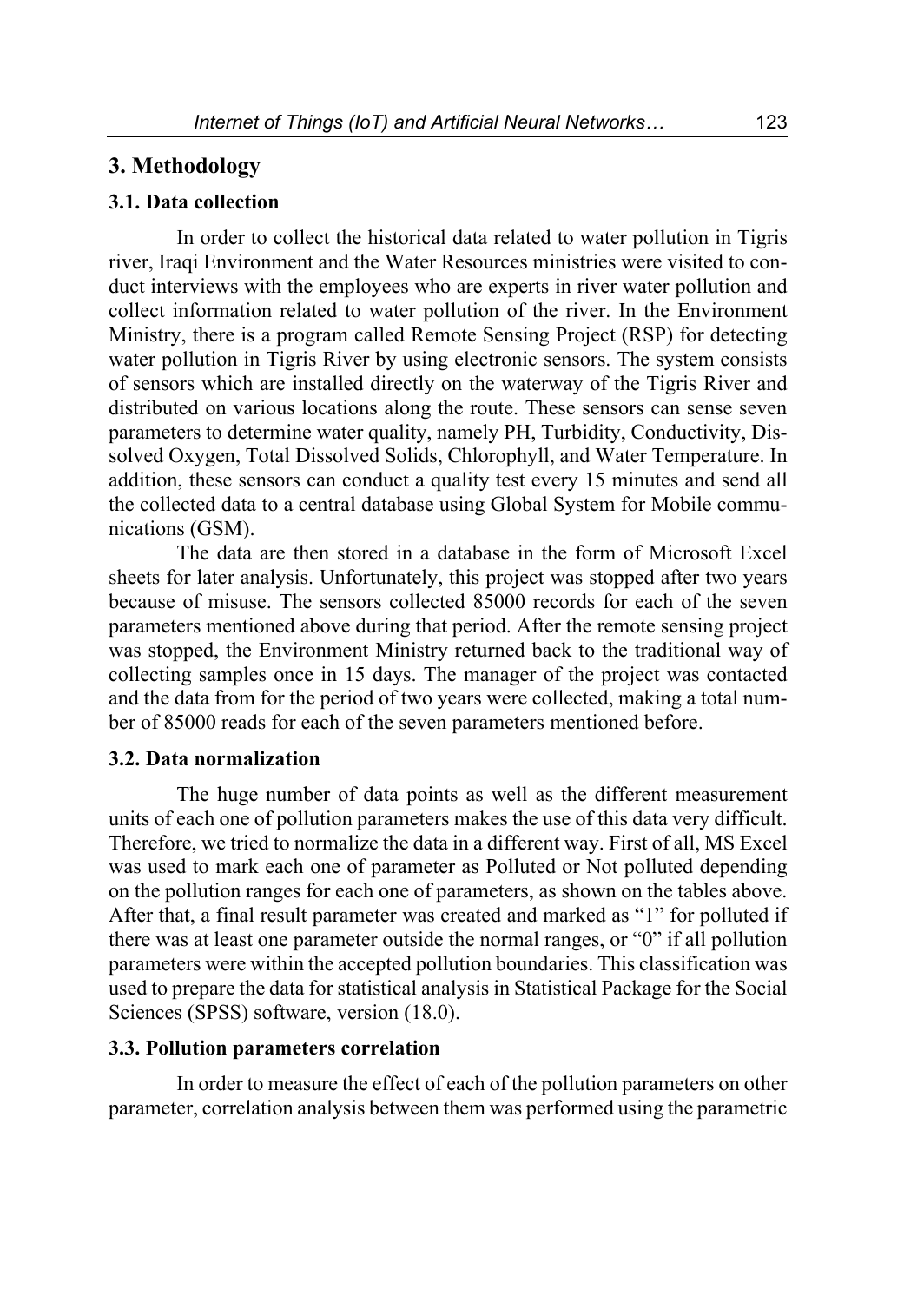Pearson test on SPSS. These correlations showed the results presented on Table 2.

| 1 <sup>st</sup> parameter | $2^{\rm nd}$ parameter | Pearson Correlation | R       | R Square |
|---------------------------|------------------------|---------------------|---------|----------|
| <b>CHLORO</b>             | DO                     | $-.288$             | .288    | 0.83     |
| <b>CHLORO</b>             | <b>COND</b>            | $-.047$             | .047    | .002     |
| <b>CHLORO</b>             | <b>TDS</b>             | $-.047$             | $-.047$ | .002     |
| <b>COND</b>               | D <sub>O</sub>         | .383                | .383    | .147     |
| <b>COND</b>               | PH                     | .172                | .172    | .030     |
| <b>COND</b>               | <b>TDS</b>             | 1.000               | 1.000   | 1.000    |
| <b>COND</b>               | <b>TEMP</b>            | $-.227$             | $-.227$ | .051     |
| <b>COND</b>               | <b>TUR</b>             | $-.117$             | $-.117$ | .014     |
| PH                        | <b>CHLORO</b>          | .059                | .059    | .003     |
| PH                        | DO                     | .468                | .468    | .219     |
| PH                        | <b>TUR</b>             | $-166$              | $-166$  | .028     |
| <b>TDS</b>                | D <sub>O</sub>         | .383                | .383    | .147     |
| <b>TDS</b>                | PH                     | .172                | .172    | .030     |
| <b>TDS</b>                | <b>TUR</b>             | $-.117$             | $-.117$ | .014     |
| <b>TEMP</b>               | <b>CHLORO</b>          | .290                | .290    | .084     |
| <b>TEMP</b>               | <b>COND</b>            | $-.227$             | $-.227$ | .051     |
| <b>TEMP</b>               | D <sub>O</sub>         | $-.883$             | $-.883$ | .780     |
| <b>TEMP</b>               | PH                     | $-.255$             | $-.255$ | .065     |
| <b>TEMP</b>               | <b>TDS</b>             | $-.227$             | $-.227$ | .051     |
| <b>TEMP</b>               | <b>TUR</b>             | .418                | .418    | .175     |
| <b>TUR</b>                | <b>CHLORO</b>          | .206                | .206    | .043     |
| <b>TUR</b>                | DO                     | $-.386$             | $-.386$ | .149     |

**Table 2.** The correlation between pollution parameters

- CHLORO refers to the Chlorophyll.
- COND refers to the Conductivity.
- PH refers to the amount of acidity in water.
- TDS refers to the Total Dissolved Solids.
- DO refers to the Dissolved Oxygen.
- TEMP refers to the Temperature.
- TUR refers to the Turbidity.
- R represents the Coefficient of correlation between parameters.
- R Square is used to know the Contrast Ratio of the dependent variable to predict the changes in the independent variable.
- Negative sign means an inverse relationship between parameters.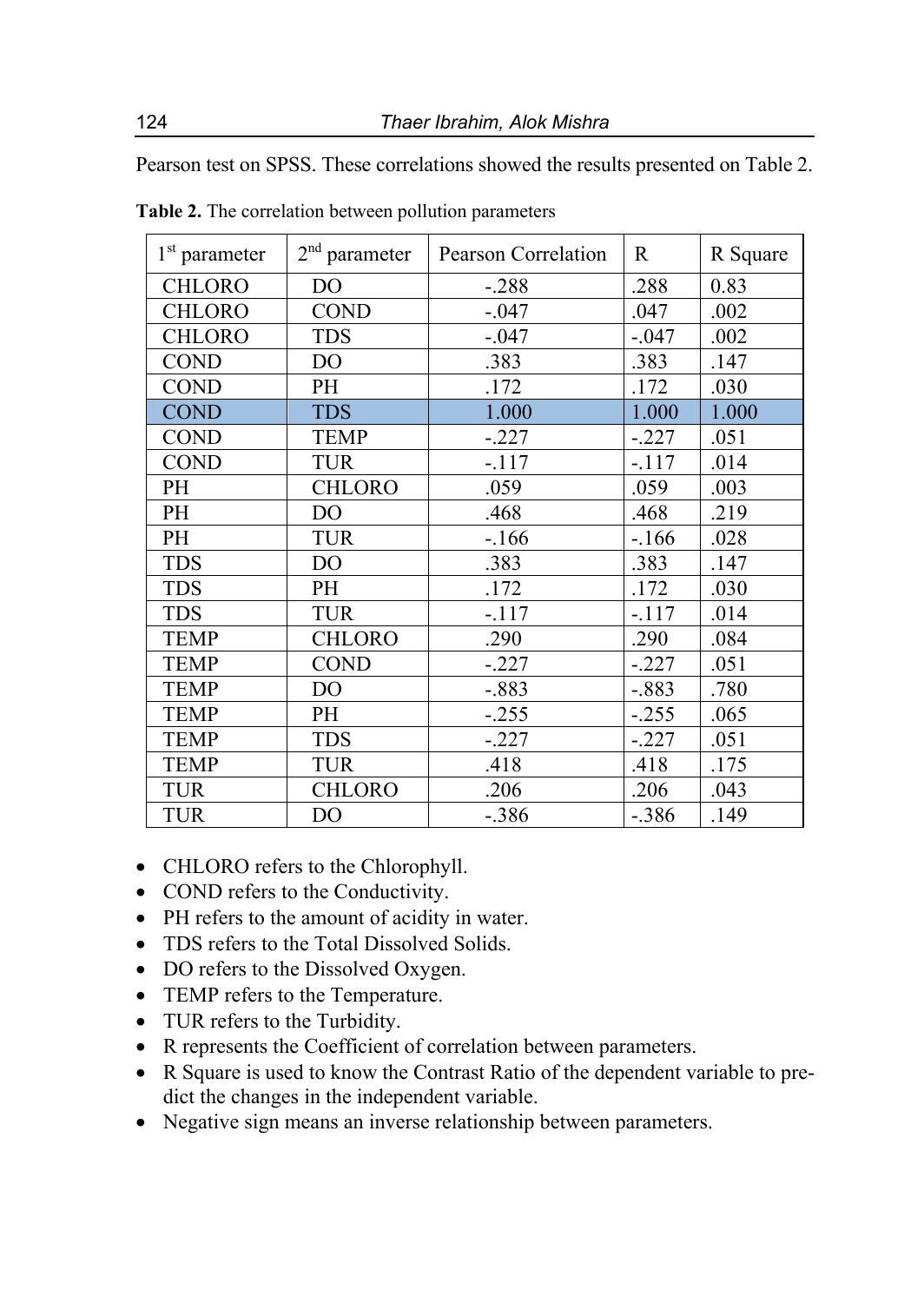• Positive sign means a positive relationship between parameters.

It can be noted from the table that the strongest correlation is between COND (Conductivity) and TDS (Total Dissolved Solids), with very strong positive correlation values.

# **3.4. Water pollution prediction**

The analysis was carried out in MATLAB© where an artificial neural network (ANN) was built for that purpose. In order to get the optimal type of ANN, Machine learning (ML) needs to undergo a series of trials and errors. Therefore, the network was trained for 150 times, and for each trial, one of the prediction functions, number of nodes, or number of hidden layers were changed until optimal results were obtained.

The Feed Forward Back Propagation network was used in the training. Backpropagation is an algorithm used for training and it contains of two steps; the first step is the feed forward of values to the next step, which calculates error and propagates it back to the previous layers. The training network consist of an input layer of 90 neurons, also there is one hidden layer, then the output layer. For training, 1000 epochs are used, which undergo 13 iterations. Many good results with low error rate were obtained during the network training, but the two best ones are shown on Table 3.

|                         | Network 1      | Network 2      |  |
|-------------------------|----------------|----------------|--|
| Network Type            | FEED.FW.BP     | FEED.FW.BP     |  |
| No. of layers           |                |                |  |
| Performance function L1 | <b>MSEREG</b>  | <b>MSEREG</b>  |  |
| No. of Neuron L1        | 90             | 90             |  |
| Transfer function L1    | <b>PURLIN</b>  | <b>PURLIN</b>  |  |
| Adoption function       | <b>GDM</b>     | <b>GDM</b>     |  |
| Train function          | LM             | LM             |  |
| <b>Input Parameter</b>  | <b>COND</b>    | <b>TEMP</b>    |  |
| Output                  | <b>POLUTED</b> | <b>POLUTED</b> |  |
| Epochs                  | 1000           | 1000           |  |
| Iteration               | 13             | 16             |  |
| <b>Error Rate</b>       | 1.58E-08       | 2.40E-08       |  |

**Table 3.** Network Training Results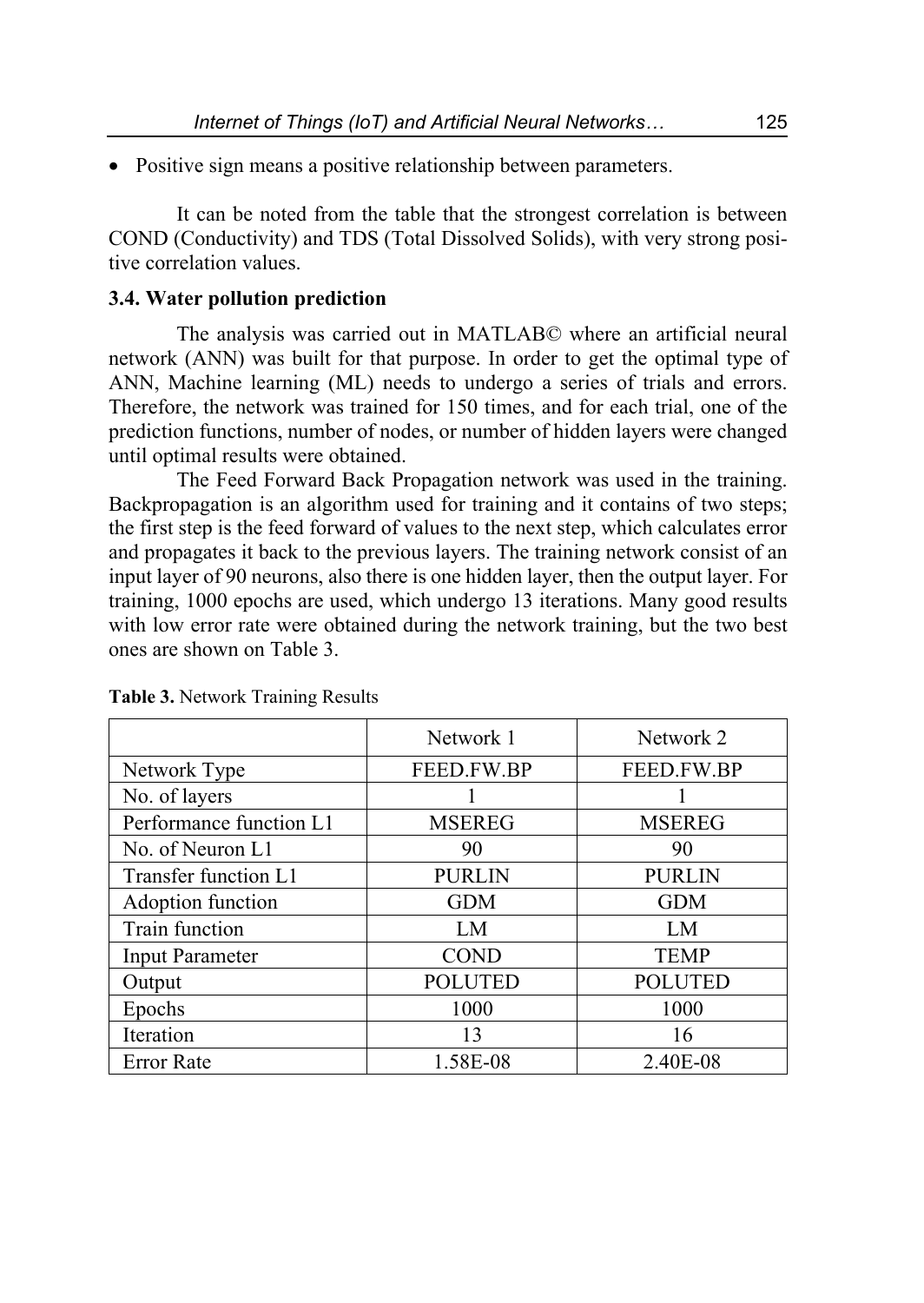# **4. Discussion**

Water pollution is one of the human disasters. It can be caused either by nature or by human activities (Ibrahim et al. 2019). In the field of flooding and aquatic monitoring, (Shalini et al. 2016) devised a system to measure the level of water in the river. This system uses special sensors to measure water levels as the distance from the bottom of the river and send the data to the monitoring center using Wi-Fi technology, which then sends the information via smartphones using GSM technology to the decision-makers. The system provides forecasting using the Internet of Things, GSM and SMS.

In this research, after historical data obtained from a project to detect water pollution that was established on the banks of the Tigris River in the city of Baghdad in Iraq, seven types of water pollutants were identified, these parameters are (Temperature, PH, Turbidity, Conductivity, Dissolved Oxygen, Total Dissolved Solids, and Chlorophyll). Nghe et al. (2020) tried to forecast water quality by using (IoT). However, they use only four types of water pollution parameters (Salinity, PH, DO, Temperature). Ullo et al. (2020) found the relationships between elements of water pollution in order to understand the nature of the life of the aquatic environment.

The statistical analysis of the data was done using the statistical analysis program (SPSS) as shown in Table 2, the analysis results were as below:

- 1. Water temperature has an effect on all other pollution elements as discussed in (Boehm 2019).
- 2. The strongest correlation between pollution elements was (Conductivity) and (Total Dissolved Solids) by 100% correlation, which agrees with (Dennis et al. 2019).
- 3. The weakest correlation between pollution elements was between (Chlorophyll) and (Conductivity) and between (Chlorophyll) and (Total Dissolved Solids).

# **5. Conclusion**

Prediction of water pollution is an important service that is provided by the government to consumers. The use of Information and Communication Technology (ICT) makes this service part of E-government services by predicting and alerting the consumers in order to reduce the damage caused by pollution or other natural disasters. Applying these services on prediction of water pollution will save a lot of time, besides budget and efforts on the side of the government in addition to people's lives and property. In this study, we tried to use Artificial Neural Networks (ANN) and Machine Learning (ML) for water pollution prediction. We used historical data from sensors installed on the Tigris River, which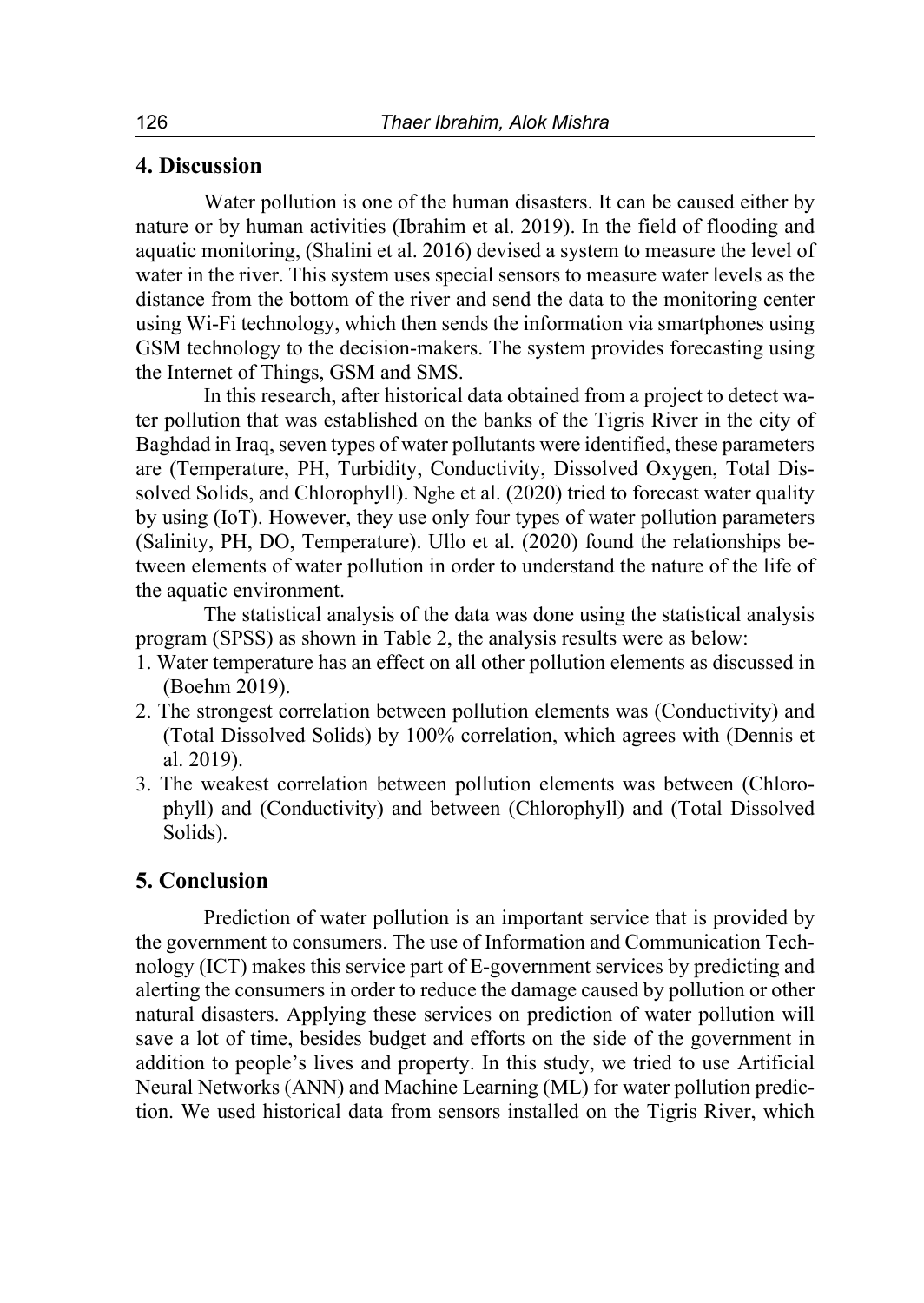generated huge amount of data as the measurements were made every 15 minutes, producing a total of 85000 measurements for each of the seven pollution parameters. The data were normalized in order to be used as input for the neural networks, which were trained to get the lowest error rate for reliable predictions.

# **6. Limitations and future work**

Despite the amount and breadth of data that were used, there are a number of limitation of this study; the data used for analysis were somehow old because of the project of pollution sensing in Baghdad was stopped several years ago due to the misuse of devices and lack of maintenance of the system. Another important limitation is the use of old versions of the software because the new versions are under license, and therefore require investment. Future work should be focused on utilizing more recent data as well as new generation sensors to measure water pollution parameters in order to get more accurate data, and therefore better results in prediction of water pollution.

# **References**

- Ashram, M. (2001). *Water Economics in the Arab World and the World*. Beirut, Center for Arab Unity Studies, 30.
- Alrobaiee, S. (2014). Water pollution causes and treatments. http://www.watersexpert.se/.
- Ostad-Ali-Askari, K., Shayannejad, M., & Ghorbanizadeh-Kharazi, H. (2017). Artificial neural network for modeling nitrate pollution of groundwater in marginal area of Zayandeh-rood River, Isfahan, Iran. *KSCE Journal of Civil Engineering, 21*(1), 134-140.
- Ayachi, R., Boukhris, I., Mellouli, S., Amor, N., Elouedi, Z., (2015). *Proactive and reactive e-government services recommendation*. © Springer-Verlag Berlin Heidelberg.
- Boehm, A. (2019). Risk-based water quality thresholds for coli phage in surface waters: Effect of temperature and contamination aging. *Environmental Science: Processes & Impacts, 4*(8), 134-142.
- Dave, T., Tschofenig, H., and Barnes, M. (2015). *Architectural Considerations in Smart Object Networking* IETF 92 Technical Plenary - IAB RFC 7452. 6 Sept. Web. https://www.ietf.org/proceedings/92/slides/slides-92-iab-techplenary-2.pdf .
- Corwin, D.L., & Yemoto, K. (2017). *Salinity: Electrical Conductivity and Total Dissolved Solids*. © Soil Science Society of America 5585 Guilford Rd., Madison, WI 53711 USA.
- Enderlein, S., Enderlein, E., & Williams, W. (1990). *Water Quality Requirements.* World Health Organization (WHO), https://www.who.int/water\_sanitation\_health/\_resourcesquality/wpcchap2.pdf .
- https://www.biblestudy.org/maps/euphrates-river-valley-map.html.
- Ibrahim, T. (2014). *A Road Map to a Successful Application of E-Government in Iraq*. Çankaya University. http://earsiv.cankaya.edu.tr:8080/xmlui/bitstream/handle/ 123456789/318/%C4%B0brahim%2c%20Thaer.pdf?sequence=1&isAllowed=y.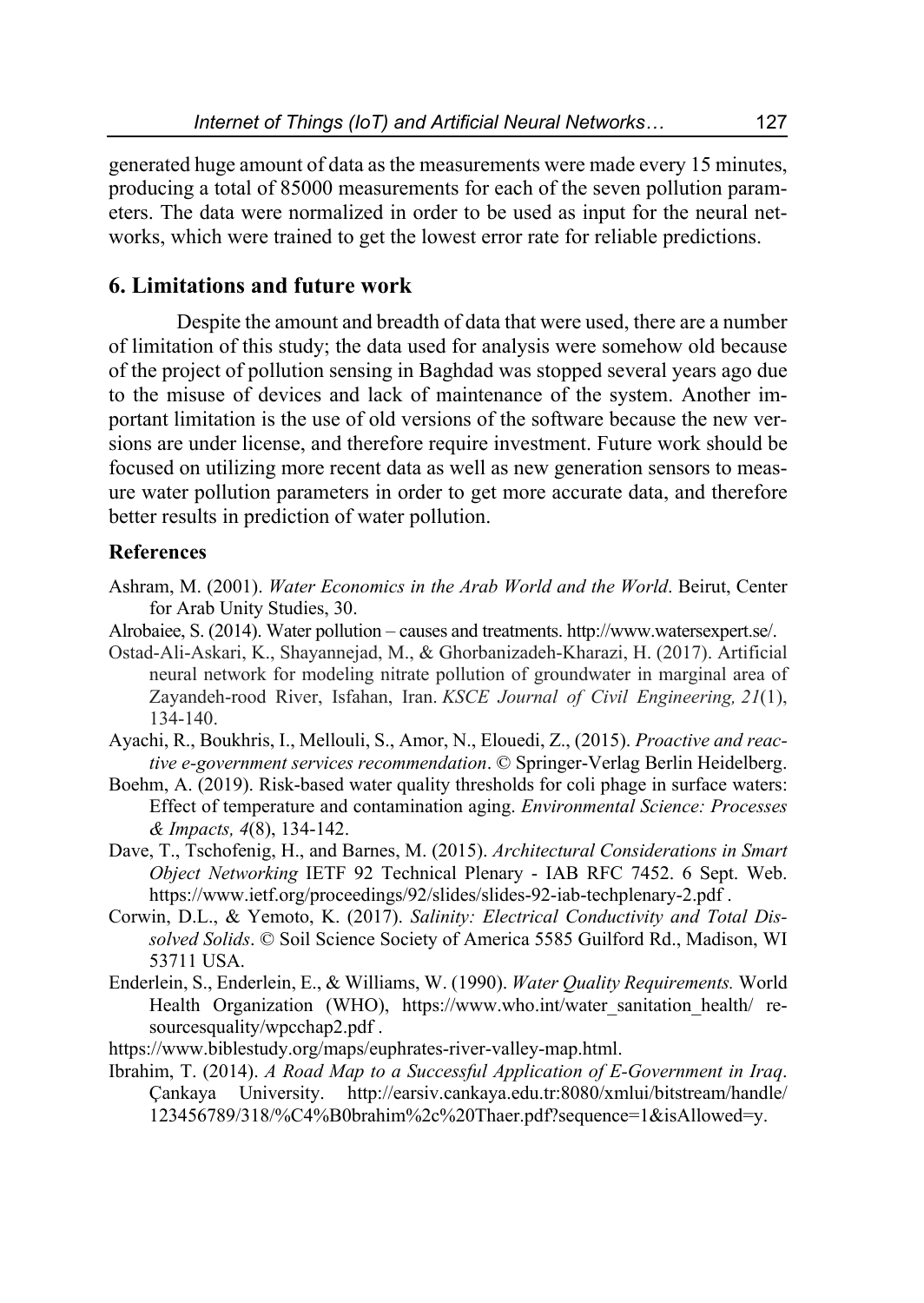- Ibrahim, T., Mishra, A., Bostan, A. (2019). Role of E-government in Reducing Disasters. *TEM Journal, 8*(4), 1150-1158, ISSN 2217-8309, DOI: 10.18421/TEM84-07.
- Internet society. (2015). The Internet of Things: An over view. www.internetsociety.org.
- Jing, W., Tingtng, L. (2015). Application of wireless sensor network in Yangtze River Basin water environment monitoring, in Proceedings of the 27th Chinese Control and Decision Conference (CCDC '15), 5981-5985, IEEE, Qingdaob, China, © IEEE.
- Kale, V. S. (2016). Consequence of temperature, pH, turbidity and dissolved oxygen water quality parameters. *International Advanced Research Journal in Science, Engineering and Technology*, *3*(8), 186-190.
- Keskin, T., Düenci, M., and Kaçaro, F. (2015). Prediction of water pollution sources using artificial neural networks in the study areas of Sivas. Karabük and Bart n (Turkey). *Environmental Earth Sciences, 73*(9), 5333-5347.
- LAILIA, N. L., Arafah, F., Jaelani, A., & PAMUNGKAS, A. D. (2015). Development of water quality parameter retrieval algorithms for estimating total suspended solids and chlorophyll-A concentration using Landsat-8 imagery at Poteran island water. *Remote Sensing and Spatial Information Sciences, 2*(2), 55-62.
- Leonidas G., and Christopher G. (2016). *Understanding electronic government research and smart city: A framework and empirical evidence*. 99-112 © IOS Press and the authors.
- Lopes, N., Pinto, F., Furtado, P., Silva J. (2014). *IoT architecture proposal for disabled people*. In: IEEE 10th international conference on wireless and mobile computing, networking and communications (WiMob), 152-158. DOI: 10.1109/WiMOB. 2014.6962164.
- Maojing, N. (2016). *River Water Quality Monitoring and Simulation based on WebGIS Anhui Yinghe River as an Example*. Sixth International Conference on Instrumentation & Measurement, Computer, Communication and Control, Geoscience, 716- 720. DOI: 10.1109/IMCCC.2016.119, © IEEE.
- McCaffrey, S. (2010). Water Quality Parameters and Indicators. Waterwatch Coordinator, Namoi Catchment Management Authority, https://sswm.info/sites/default/ files/reference\_attachments/MCCAFFREY%20ny%20Water%20Quality%20Parameters%20&%20Indicators.pdf.
- Sarrayrih, M.A., & Sriram, B. (2015). Major challenges in developing a successful e-government: A review on the Sultanate of Oman. *Journal of King Saud University-Computer and Information Sciences*, *27*(2), 230-235.
- Moon, M.J. (2002). The Evolution of E-Government among Municipalities: Rhetoric or Reality? *Public Administration Review, 62*, 424-433.
- Mustofa, K. (2013). *Translating the Idea of the E-Government One-Stop-Shop in Indonesia*. © IFIP International Federation for Information Processing.
- Nghe, T., Hai, T., Ngon, C. (2020). Deep Learning Approach for Forecasting Water Quality in IoT Systems. *International Journal of Advanced Computer Science and Applications, 11*(8).
- Nordfors, L., Ericson, B., Lindell, H., & Lapidus, J. (2009). *eGovernment of tomorrow: Future scenarios for 2020*. Vinnova – Swedish Governmental Agency for Innovation Systems.